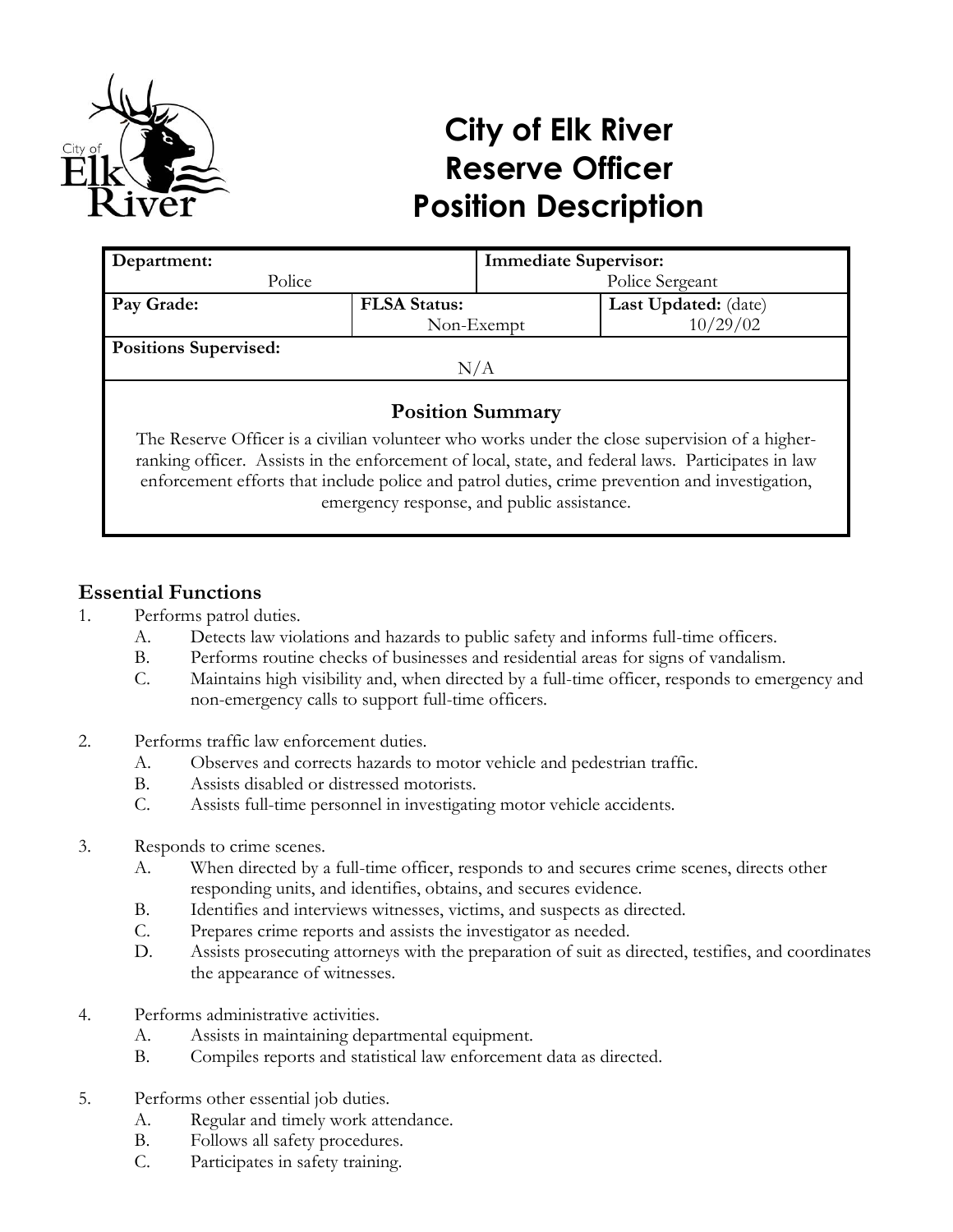# **Required Knowledge, Skills, and Abilities**

- Knowledge, skill, and ability to effectively use departmental equipment.
- Skill to communicate effectively with a variety of groups such as youth, business people, and seniors.
- Skill in gathering appropriate information through interviewing victims, witnesses, and suspects and contacting other law enforcement agencies.
- Skill in operating a police vehicle in all kinds of weather conditions and situations.
- Ability to comprehend and apply federal, state, county, and city criminal, traffic, and other civil laws.
- Ability to prepare routine reports, case files, and correspondence.
- □ Ability to work under adverse conditions.
- Ability to work within the scope of this position's duties and authority.

# **Minimum Qualifications**

- □ High school diploma or equivalent.
- □ Valid MN driver's license.
- Must meet all state-mandated requirements and local policies such as a physical examination and criminal background check.

# **Preferred Qualifications**

- $\Box$  First responder certification.
- Experience in law enforcement.

This Position Description is not intended to be all-inclusive. It is within the City of Elk River's discretion to assign additional duties and responsibilities or remove duties and responsibilities at any time. **This Position Description does not constitute a Contract of Employment.**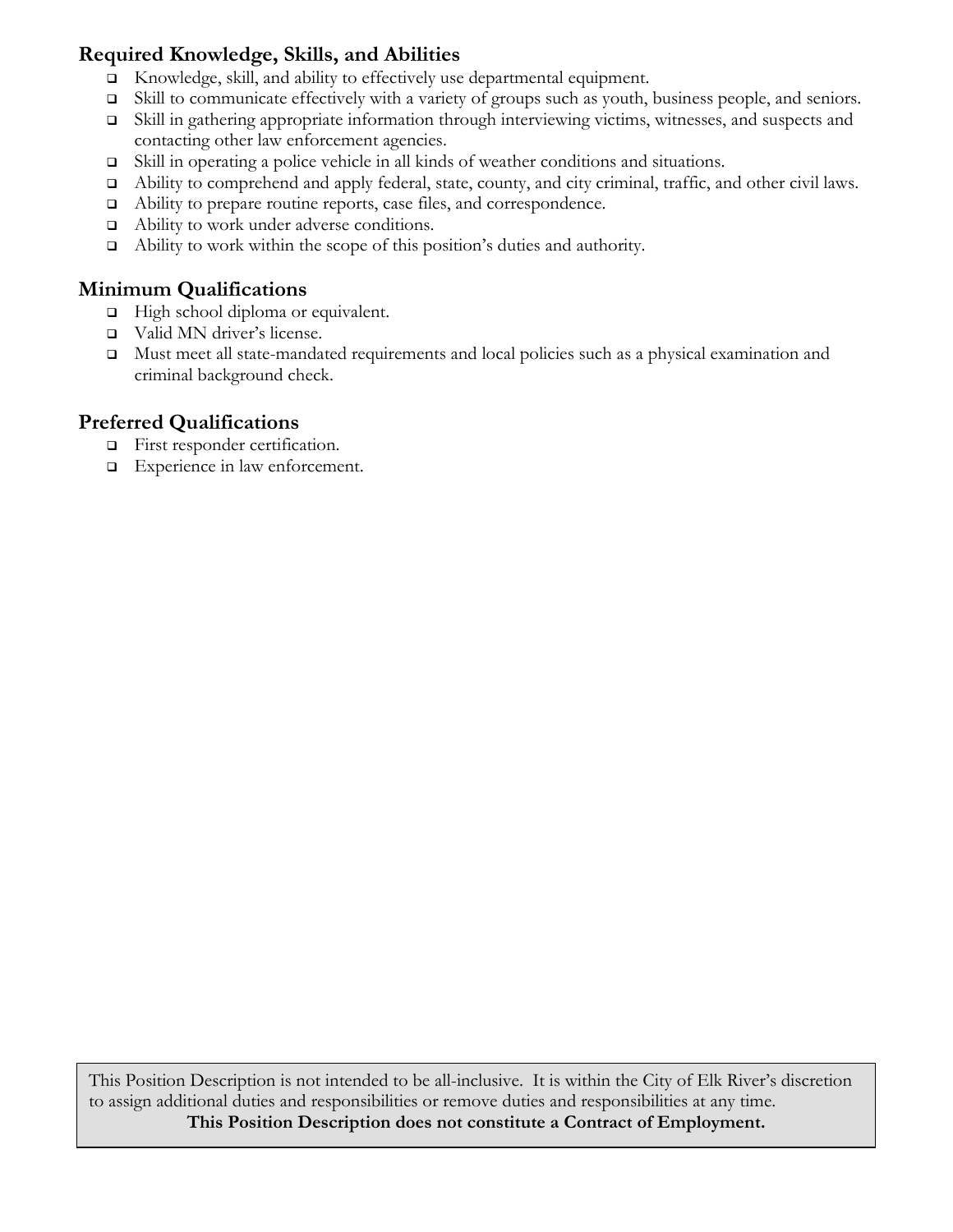

# **POLICE RESERVE OFFICER PHYSICAL REQUIREMENTS**

#### **Physical Requirement Frequency ESSENTIAL**

Standing or Walking Weekly or Monthly Sitting Weekly or Monthly Bending of Stooping Weekly or Monthly Crouching or Kneeling Weekly or Monthly Pushing/Pulling Weekly or Monthly Repetitive Movements Weekly or Monthly Twisting/Turning Weekly or Monthly Working in Confined Spaces Weekly or Monthly Operating a Vehicle Weekly or Monthly Physically Grappling w/Others Never or Rare Running Occasionally Lifting Objects Above Shoulder 1-4 times per year Lifting Objects Waist to Shoulder 1-4 times per year Lifting Objects Knee to Waist 1-4 times per year Lifting Objects Floor to Knee 1-4 times per year Carrying Objects 1-4 times per year Working at Heights Never or Rare Exposure to Temperature Extremes Weekly or Monthly Operation of Telephone/Radio Weekly or Monthly Machinery Operation Weekly or Monthly Equipment Operation Weekly or Monthly Computer/Typewriter Operation Conservation Conservation Conservation Occasionally Requires Good Vision Daily Requires Good Color Vision Daily Requires Good Night Vision Daily Requires Good Hearing Daily Requires Large Motor Skills Daily Requires Fine Motor Skills Daily Requires Depth Vision Daily Requires Peripheral Vision Daily Requires Far Vision Daily Requires Near Vision Daily

#### **HIGHLY IMPORTANT**

Balancing Occasionally Exposure to Irritants/Fumes 1-4 times per year Requires Sense of Touch Weekly or Monthly Requires Sense of Smell Weekly or Monthly Requires Ability to Taste Weekly or Monthly

#### **MODERATELY IMPORTANT**

Exposure to Hazardous Chemicals Rare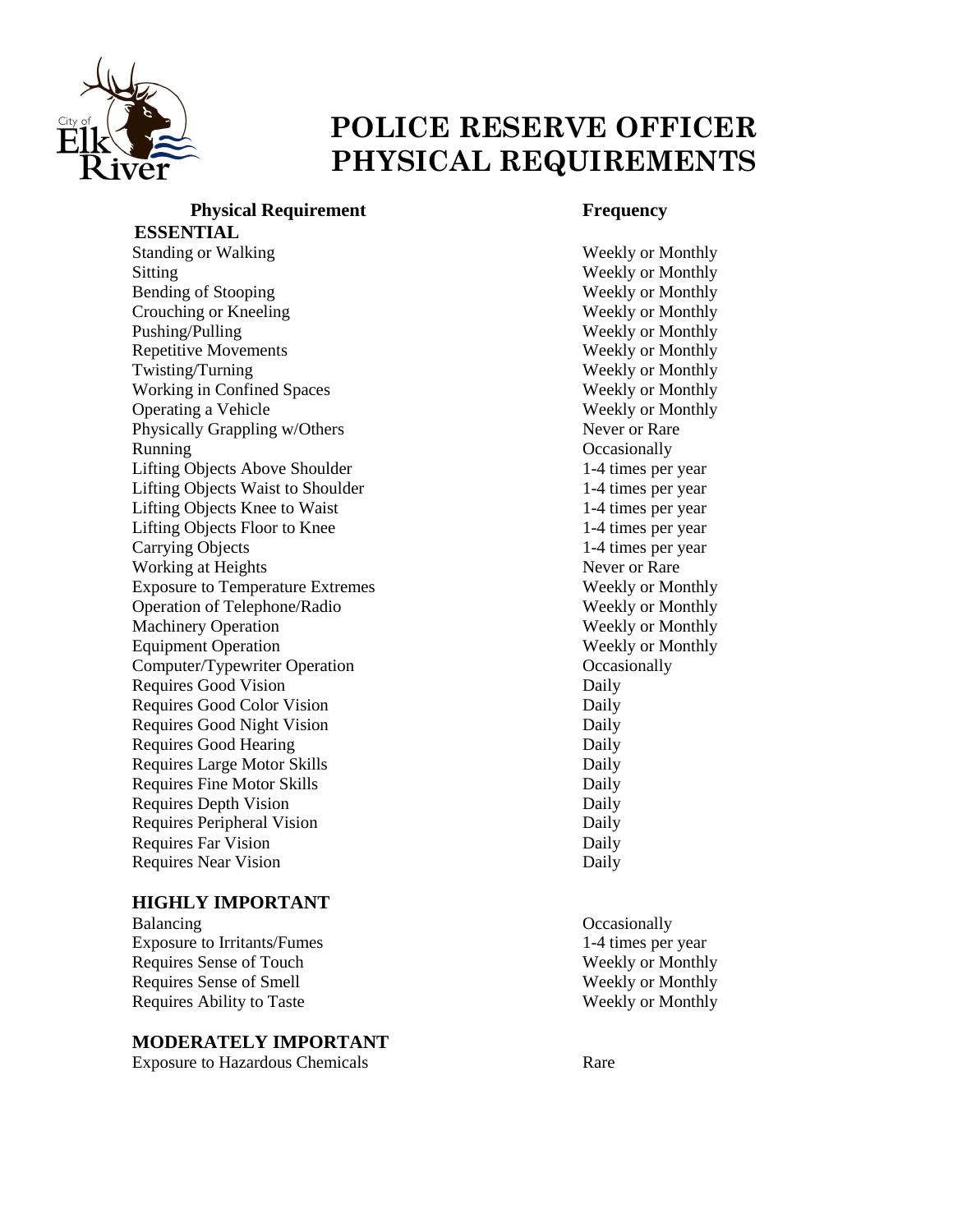

# **APPLICATION FOR EMPLOYMENT**

### **13065 Orono Parkway Elk River, MN 55330 Phone and TDD 763.635.1000 Website: www.ElkRiverMN.gov**

 **The City of Elk River considers applicants for all positions without regard to race, color, creed, religion, sex, age, national origin, sexual orientation, marital status, veteran status, status with regard to public assistance, physical or mental disability, ancestry, genetic information, familial status, membership on local human rights commissions, or any other status protected by state or federal law.**

| 1. Title of specific position for which you are applying                                               |                        |                               | 2. Date of Application | 3. Date available for work                                                                                        |                      |    |
|--------------------------------------------------------------------------------------------------------|------------------------|-------------------------------|------------------------|-------------------------------------------------------------------------------------------------------------------|----------------------|----|
| 4. Last Name                                                                                           | <b>First Name</b>      | <b>Middle Name</b>            |                        | 5. If you are under 18 years of age, can you provide<br>required proof of your eligibility to work?<br>$Yes \Box$ | $\bf No$             |    |
| <b>6. Street Address</b>                                                                               |                        | 7. City                       |                        | 8. State and Zip                                                                                                  |                      |    |
| 9. Residence Phone                                                                                     | 10. Business Phone     |                               | 11. Cell Phone         | 12. E-mail Address                                                                                                |                      |    |
| 13. Employment condition desired:                                                                      |                        |                               |                        | 14. Have you previously been employed by the City?                                                                |                      |    |
| (check one)<br>Regular<br><b>Full-Time</b><br>ΙI<br><b>Temporary</b><br><b>Part-Time</b><br>$\perp$    | (check one)            | $Yes \Box No \Box$            |                        |                                                                                                                   |                      |    |
| 15. If position involves driving, please indicate driver's license number                              |                        |                               |                        |                                                                                                                   |                      |    |
| <b>Number</b>                                                                                          |                        | <b>State</b>                  |                        | <b>Class</b>                                                                                                      |                      |    |
| 16. Education. Did you graduate from high school or receive a GED?<br>$Yes \ \Box$<br>$\overline{N_0}$ | <b>School Attended</b> |                               |                        |                                                                                                                   |                      |    |
| How many years of education have you had? (circle one)                                                 |                        |                               |                        | 7 8 9 10 11 12 13 14 15 16 17 18 19 20                                                                            |                      |    |
| Names and locations of colleges, universities, technical schools                                       |                        |                               | No                     | Did you graduate? Certificate/degree Course of study                                                              |                      |    |
|                                                                                                        |                        | Yes<br>Yes                    | No                     |                                                                                                                   |                      |    |
|                                                                                                        |                        | Yes                           | No                     |                                                                                                                   |                      |    |
|                                                                                                        |                        | Yes                           | No                     |                                                                                                                   |                      |    |
|                                                                                                        |                        | Yes                           | No                     |                                                                                                                   |                      |    |
| 17. Relevant current professional memberships, registrations, or licenses.                             |                        |                               |                        |                                                                                                                   |                      |    |
| 18. Job-relevant volunteer and unpaid work experience                                                  |                        |                               |                        |                                                                                                                   |                      |    |
| Kind of volunteer activity<br>(do not specify organization)                                            |                        | <b>Major responsibilities</b> |                        | # Hours per<br>month                                                                                              | <b>Years</b><br>From | To |
|                                                                                                        |                        |                               |                        |                                                                                                                   |                      |    |
|                                                                                                        |                        |                               |                        |                                                                                                                   |                      |    |
|                                                                                                        |                        |                               |                        |                                                                                                                   |                      |    |
|                                                                                                        |                        |                               |                        |                                                                                                                   |                      |    |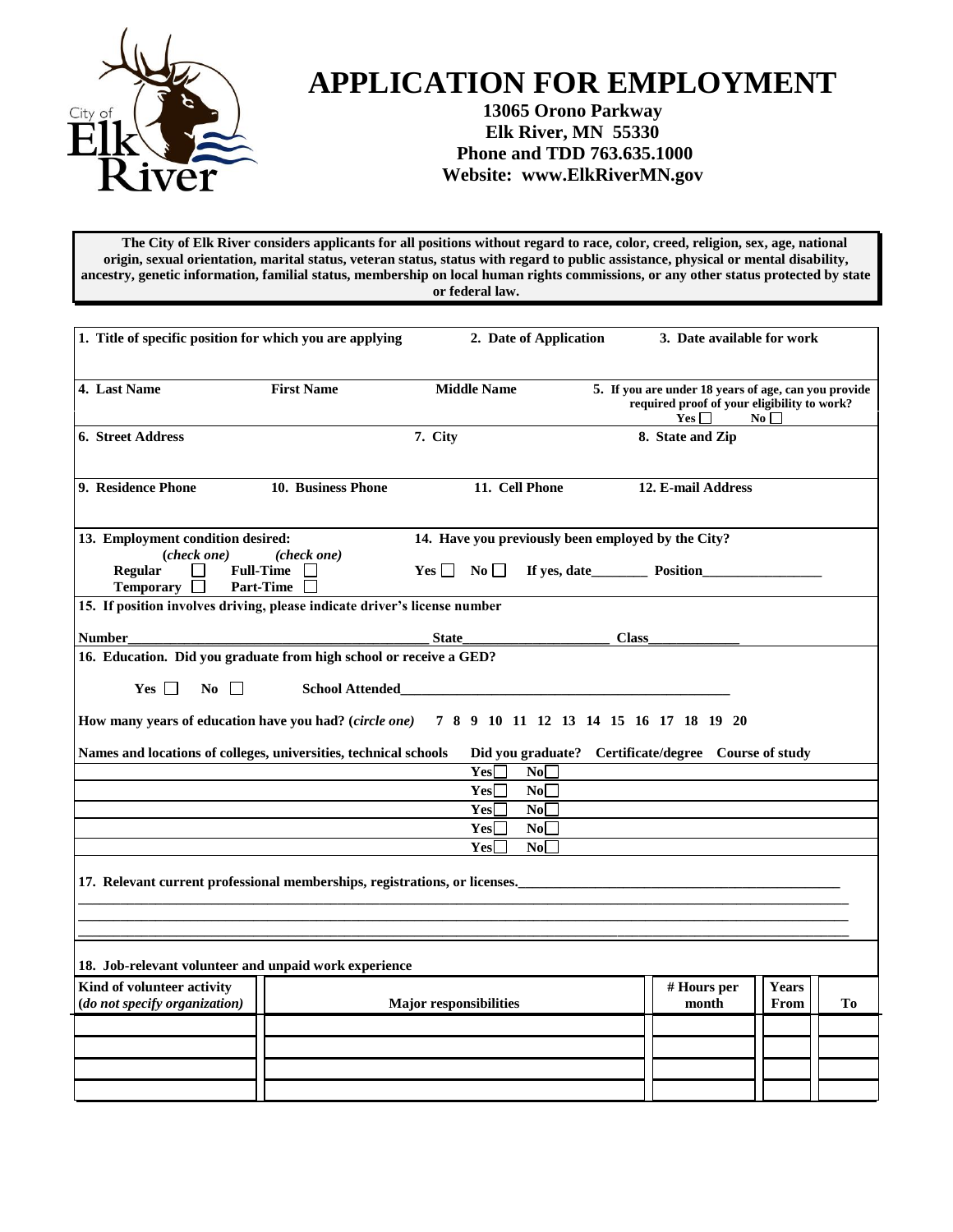|  | 19. Describe any additional experience or training that qualifies you for this job_ |  |  |
|--|-------------------------------------------------------------------------------------|--|--|
|  |                                                                                     |  |  |

**20. Employment History – List your present or most recent experience first. Attach additional sheets if necessary. Employer Type of Business Length of Employment: Street Address City, State, Zip Phone number Hours Per Week Last Salary Supervisor's name Reason for Leaving: Supervisor's title Your Title From: To: Total Years**  May we contact this employer?  $Yes \Box \ No \Box$  If no, explain **Number and type of positions you supervised: Principal Responsibilities - Be Complete:**

**\_\_\_\_\_\_\_\_\_\_\_\_\_\_\_\_\_\_\_\_\_\_\_\_\_\_\_\_\_\_\_\_\_\_\_\_\_\_\_\_\_\_\_\_\_\_\_\_\_\_\_\_\_\_\_\_\_\_\_\_\_\_\_\_\_\_\_\_\_\_\_\_\_\_\_\_\_\_\_\_\_\_\_\_\_\_\_\_\_\_\_\_\_\_\_\_\_\_\_\_\_\_\_\_\_\_\_\_\_\_ \_\_\_\_\_\_\_\_\_\_\_\_\_\_\_\_\_\_\_\_\_\_\_\_\_\_\_\_\_\_\_\_\_\_\_\_\_\_\_\_\_\_\_\_\_\_\_\_\_\_\_\_\_\_\_\_\_\_\_\_\_\_\_\_\_\_\_\_\_\_\_\_\_\_\_\_\_\_\_\_\_\_\_\_\_\_\_\_\_\_\_\_\_\_\_\_\_\_\_\_\_\_\_\_\_\_\_\_\_\_ \_\_\_\_\_\_\_\_\_\_\_\_\_\_\_\_\_\_\_\_\_\_\_\_\_\_\_\_\_\_\_\_\_\_\_\_\_\_\_\_\_\_\_\_\_\_\_\_\_\_\_\_\_\_\_\_\_\_\_\_\_\_\_\_\_\_\_\_\_\_\_\_\_\_\_\_\_\_\_\_\_\_\_\_\_\_\_\_\_\_\_\_\_\_\_\_\_\_\_\_\_\_\_\_\_\_\_\_\_\_ \_\_\_\_\_\_\_\_\_\_\_\_\_\_\_\_\_\_\_\_\_\_\_\_\_\_\_\_\_\_\_\_\_\_\_\_\_\_\_\_\_\_\_\_\_\_\_\_\_\_\_\_\_\_\_\_\_\_\_\_\_\_\_\_\_\_\_\_\_\_\_\_\_\_\_\_\_\_\_\_\_\_\_\_\_\_\_\_\_\_\_\_\_\_\_\_\_\_\_\_\_\_\_\_\_\_\_\_\_\_**

|                                                               | From: $\qquad \qquad \qquad \text{To:}$    |
|---------------------------------------------------------------|--------------------------------------------|
|                                                               |                                            |
|                                                               |                                            |
|                                                               | Reason for Leaving:<br><u>Example 2008</u> |
|                                                               |                                            |
| May we contact this employer? $Yes$<br>$\mathbf{N}\mathbf{0}$ |                                            |
|                                                               |                                            |
|                                                               |                                            |
|                                                               |                                            |
|                                                               |                                            |
|                                                               |                                            |
|                                                               |                                            |
|                                                               |                                            |
|                                                               |                                            |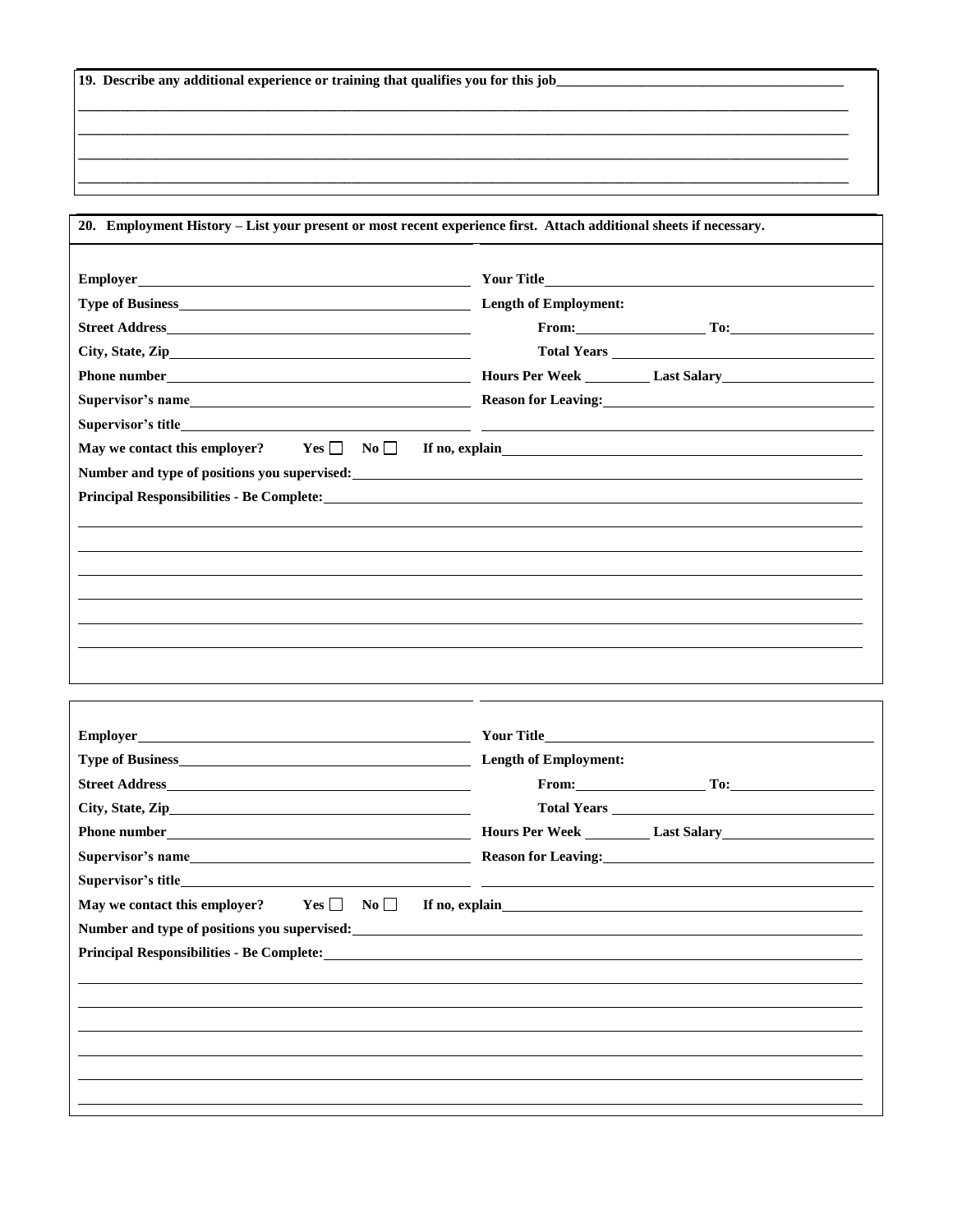| Employer                                                  |                                                                                                                                                                                                                                     |                              |                                 |
|-----------------------------------------------------------|-------------------------------------------------------------------------------------------------------------------------------------------------------------------------------------------------------------------------------------|------------------------------|---------------------------------|
|                                                           |                                                                                                                                                                                                                                     | <b>Length of Employment:</b> |                                 |
|                                                           |                                                                                                                                                                                                                                     |                              | From: To: To: To:               |
|                                                           |                                                                                                                                                                                                                                     |                              |                                 |
|                                                           |                                                                                                                                                                                                                                     |                              |                                 |
|                                                           |                                                                                                                                                                                                                                     |                              |                                 |
|                                                           |                                                                                                                                                                                                                                     |                              |                                 |
|                                                           | May we contact this employer? Yes $\Box$ No $\Box$ If no, explain                                                                                                                                                                   |                              |                                 |
|                                                           | Number and type of positions you supervised:                                                                                                                                                                                        |                              |                                 |
|                                                           | Principal Responsibilities - Be Complete: New York School and School and School and School and School and School and School and School and School and School and School and School and School and School and School and School      |                              |                                 |
|                                                           |                                                                                                                                                                                                                                     |                              |                                 |
|                                                           |                                                                                                                                                                                                                                     |                              |                                 |
|                                                           |                                                                                                                                                                                                                                     |                              |                                 |
|                                                           |                                                                                                                                                                                                                                     |                              |                                 |
|                                                           |                                                                                                                                                                                                                                     |                              |                                 |
|                                                           |                                                                                                                                                                                                                                     |                              |                                 |
|                                                           |                                                                                                                                                                                                                                     |                              |                                 |
|                                                           |                                                                                                                                                                                                                                     |                              |                                 |
| Employer_                                                 | <b>Example 2018 Solution 2018 Solution 2018 Your Title Solution 2018 Your Title</b>                                                                                                                                                 |                              |                                 |
|                                                           |                                                                                                                                                                                                                                     |                              |                                 |
| From: $\qquad \qquad \text{To:}$                          |                                                                                                                                                                                                                                     |                              |                                 |
|                                                           |                                                                                                                                                                                                                                     |                              |                                 |
|                                                           |                                                                                                                                                                                                                                     |                              |                                 |
|                                                           |                                                                                                                                                                                                                                     |                              |                                 |
|                                                           |                                                                                                                                                                                                                                     |                              |                                 |
|                                                           |                                                                                                                                                                                                                                     |                              |                                 |
| May we contact this employer? $Yes \Box \qquad No \Box$   |                                                                                                                                                                                                                                     |                              |                                 |
|                                                           | Number and type of positions you supervised: Number 2012 1996 1997                                                                                                                                                                  |                              |                                 |
|                                                           | <b>Principal Responsibilities - Be Complete:</b> No. 2014 19:30 19:30 19:30 19:30 19:30 19:30 19:30 19:30 19:30 19:30 19:30 19:30 19:30 19:30 19:30 19:30 19:30 19:30 19:30 19:30 19:30 19:30 19:30 19:30 19:30 19:30 19:30 19:30 1 |                              |                                 |
|                                                           |                                                                                                                                                                                                                                     |                              |                                 |
|                                                           |                                                                                                                                                                                                                                     |                              |                                 |
|                                                           |                                                                                                                                                                                                                                     |                              |                                 |
|                                                           |                                                                                                                                                                                                                                     |                              |                                 |
|                                                           |                                                                                                                                                                                                                                     |                              |                                 |
|                                                           |                                                                                                                                                                                                                                     |                              |                                 |
|                                                           |                                                                                                                                                                                                                                     |                              |                                 |
| 21. Word Processing/Computer Experience: Number of Years_ |                                                                                                                                                                                                                                     |                              |                                 |
| List Software and hardware you are familiar with          |                                                                                                                                                                                                                                     |                              |                                 |
|                                                           |                                                                                                                                                                                                                                     |                              |                                 |
| <b>CLERICAL APPLICANTS ONLY:</b>                          | Typing Speed _____________ WPM                                                                                                                                                                                                      |                              |                                 |
|                                                           |                                                                                                                                                                                                                                     |                              |                                 |
|                                                           | 22. Give the names of four people other than relatives who can be contacted regarding your qualifications, work habits and                                                                                                          |                              |                                 |
| character.                                                |                                                                                                                                                                                                                                     |                              |                                 |
|                                                           |                                                                                                                                                                                                                                     |                              | POSITION AND<br><b>RELATION</b> |
| <b>NAME</b>                                               | PRESENT ADDRESS                                                                                                                                                                                                                     | <b>TELEPHONE</b>             | <b>TO YOUR WORK</b>             |
|                                                           |                                                                                                                                                                                                                                     |                              |                                 |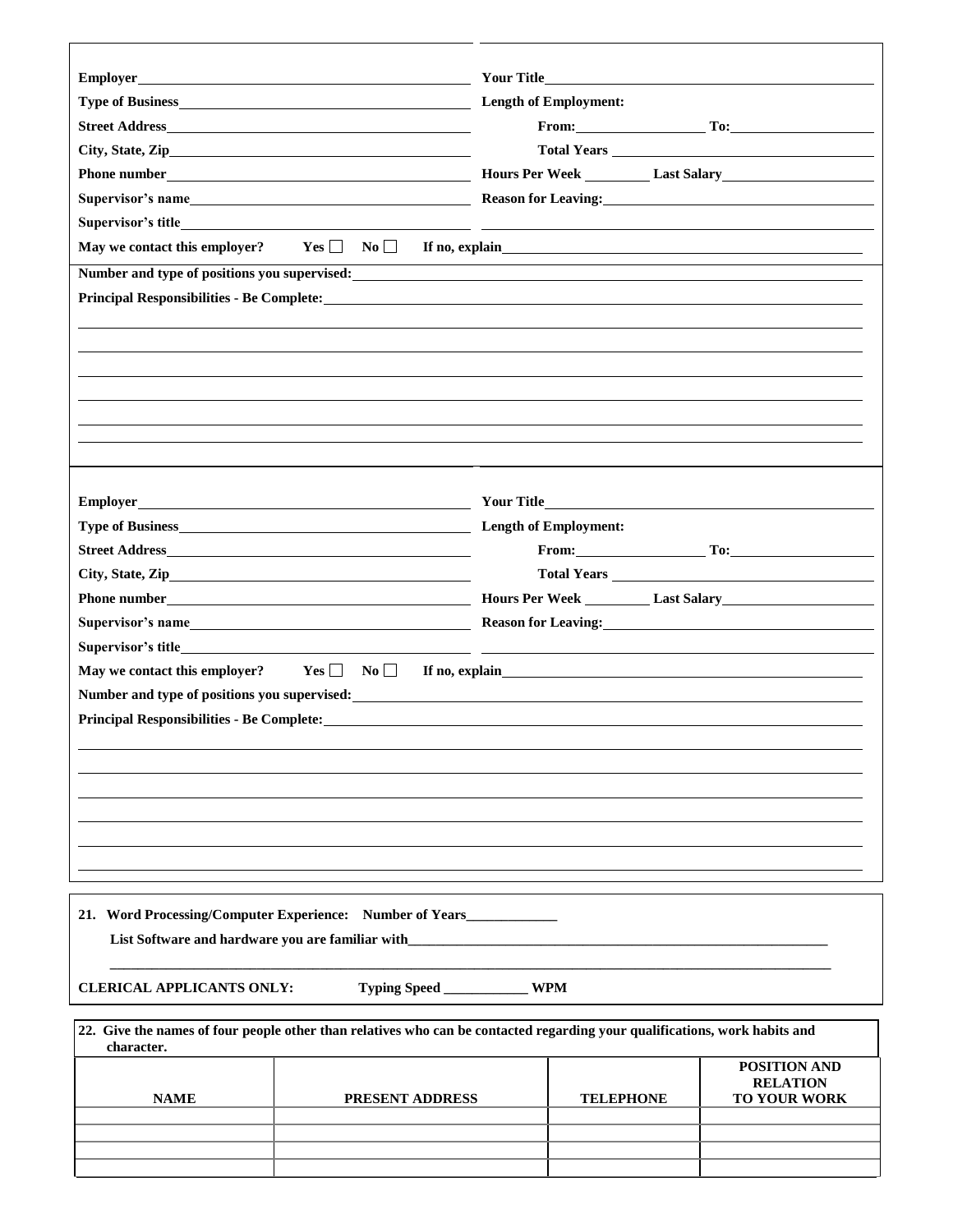| Answer this question only if applying for a position within our police or fire departments:<br>23. Have you ever been required to register as a predatory offender, convicted of a felony, or convicted under a narcotics or<br>controlled substance law?<br>$Yes \Box No \Box$<br>If 'Yes', attach a separate sheet with explanation.                                                                                                                                                                                                                                                                                                                                                |  |  |  |  |
|---------------------------------------------------------------------------------------------------------------------------------------------------------------------------------------------------------------------------------------------------------------------------------------------------------------------------------------------------------------------------------------------------------------------------------------------------------------------------------------------------------------------------------------------------------------------------------------------------------------------------------------------------------------------------------------|--|--|--|--|
| Note to all applicants: All employment offers are conditioned upon the applicant passing a criminal background check. All<br>applicants invited for an interview will be asked to provide the above information at the time of the interview. Convictions are not<br>an automatic bar to employment. Each case is considered on its individual merits and the type of work sought. However, making<br>false statements or withholding information will cause you to be barred from employment, or removed from employment.                                                                                                                                                            |  |  |  |  |
| 24. If applying for Veterans' Preference points, please answer questions 24 & 25:<br>Did you serve in the military service of this country and separate under honorable conditions from any branch of the armed<br>forces of the U.S. after having served on active duty for 181 consecutive days or by reason of disability incurred while<br>serving on active duty?<br>$Yes$  <br>$\mathrm{No}$    <br>If 'Yes' to #24, are you a permanent resident of the State of Minnesota?<br>$Yes$    <br>$\textbf{No} \perp \textbf{I}$<br>Yes $\Box$<br>$\bf{No}$ If yes, you must provide proof of disability.<br>If 'Yes' to #24, were you disabled during your service in the military? |  |  |  |  |
| 25. State your qualifications and provide a copy of form DD214. Failure to make the disclosure and to provide form DD214 will<br>make you ineligible for Veterans' Preference.                                                                                                                                                                                                                                                                                                                                                                                                                                                                                                        |  |  |  |  |
| I have provided my qualifications for receiving Veterans' Preference Yes $\Box$ No $\Box$<br>$Yes \Box No \Box$<br>I have attached a copy of form DD214 to this application                                                                                                                                                                                                                                                                                                                                                                                                                                                                                                           |  |  |  |  |
| 26. Where did you hear about this position?                                                                                                                                                                                                                                                                                                                                                                                                                                                                                                                                                                                                                                           |  |  |  |  |
| <b>SIGNATURE</b>                                                                                                                                                                                                                                                                                                                                                                                                                                                                                                                                                                                                                                                                      |  |  |  |  |
| In connection with this application for employment, I authorize the City of Elk River and any agent acting on its behalf to conduct an<br>inquiry into any job-related information contained in this application, including, but not limited to, my records maintained by an<br>educational institution relating to academic performance such as transcripts. Moreover, I hereby release the City of Elk River and<br>any agent acting on its behalf from any and all liability of whatsoever nature by reason of requesting such information from any<br>person.                                                                                                                     |  |  |  |  |
| YES $\square$<br>YES, but not present employer until job is offered $\Box$<br>NO (We may be unable to hire you without this<br>information)                                                                                                                                                                                                                                                                                                                                                                                                                                                                                                                                           |  |  |  |  |
| I understand that no management official other than the City Administrator, has the authority to make oral or written employment<br>offers for a specified period of time or for specified conditions. I also understand that any document regarding my employment must<br>be in writing and signed by me.                                                                                                                                                                                                                                                                                                                                                                            |  |  |  |  |
| I understand that neither this document nor any offer of employment from the City constitutes an employment contract unless a<br>specified document to that affect is executed by the City Administrator and me in writing. Unless a written document signed by the<br>City Administrator and me is created, then my employment status is that of an employee at will who can quit or be terminated from<br>work at any time for any reason. All City employees are employees at will unless covered by a labor contract or other written<br>agreement.                                                                                                                               |  |  |  |  |
| The City has the right to verify information provided in the application. I certify that the answers given herein (and accompanying<br>resume, if any) are true and complete to the best of my knowledge and I have not omitted any information. I further understand that<br>false, misleading, or omitted information in my application form, interview(s), or resume (if any) may disqualify me for further<br>consideration for employment or result in immediate discharge if discovered at a later date.                                                                                                                                                                        |  |  |  |  |
|                                                                                                                                                                                                                                                                                                                                                                                                                                                                                                                                                                                                                                                                                       |  |  |  |  |
| <b>DATE</b><br><b>SIGNATURE OF APPLICANT (do not print)</b>                                                                                                                                                                                                                                                                                                                                                                                                                                                                                                                                                                                                                           |  |  |  |  |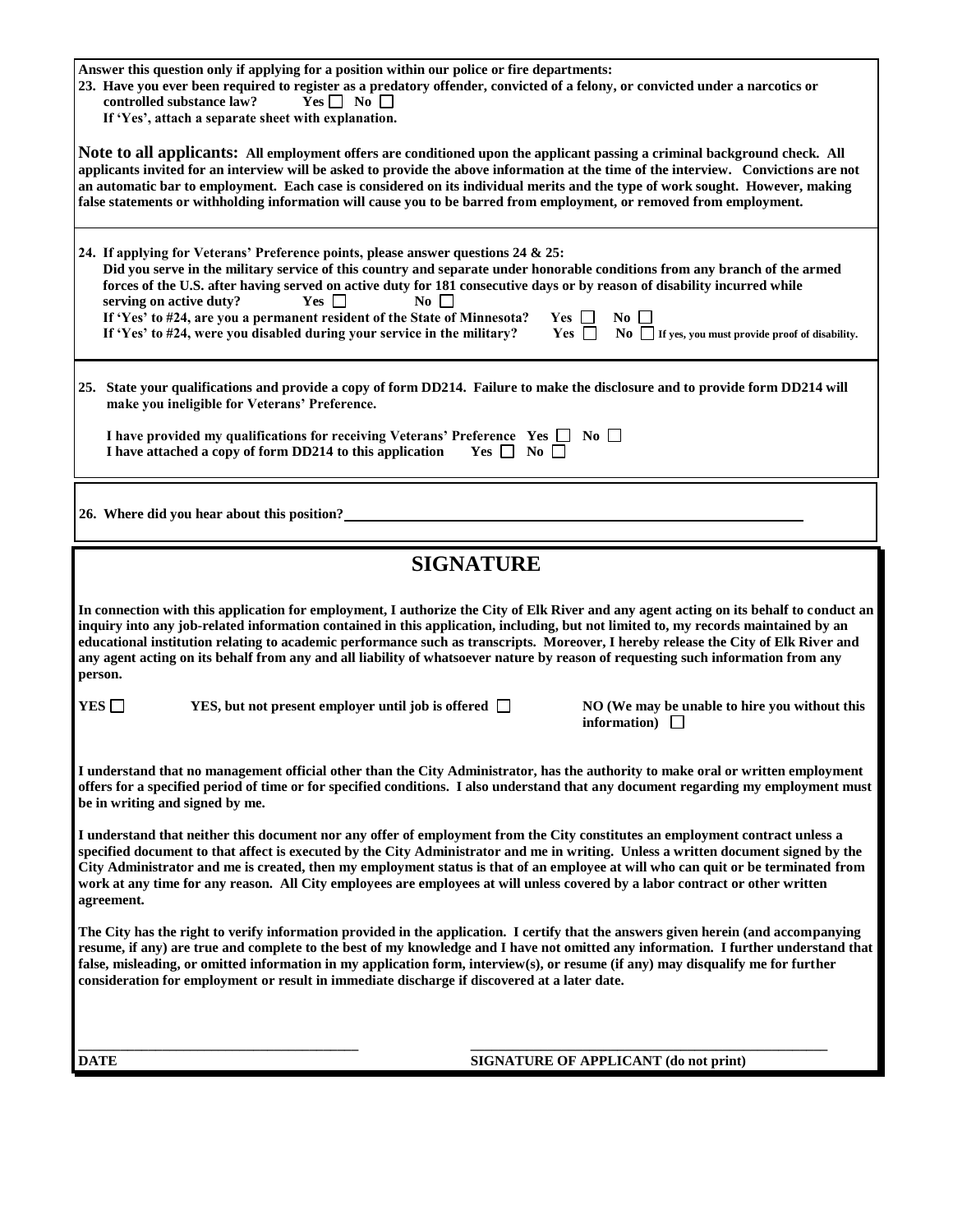#### *IMPORTANT FACTS ABOUT INFORMATION ON YOUR EMPLOYMENT APPLICATION*

This application is to assist in the process of referring you for possible employment. Certain information requested on the application is private; that is, it may be released only to you or to agencies where you may be considered for employment (to comply with M.S. 13.43, Subd. 2). If you become employed by the City, the data will be available to the Department of Finance, the Internal Revenue Service, and the Social Security Administration for payroll and tax purposes. If you disagree with the data we have about you, notify the Director of Personnel by letter.

| Private Data                                                                                                                      | Why We Ask For It                                                                                                                                           | Are You Legally<br>Obliged To Provide It? | What May Happen If<br>You Don't Provide It                                                                                                                                |
|-----------------------------------------------------------------------------------------------------------------------------------|-------------------------------------------------------------------------------------------------------------------------------------------------------------|-------------------------------------------|---------------------------------------------------------------------------------------------------------------------------------------------------------------------------|
| Name                                                                                                                              | To distinguish you<br>from all other<br>applicants.                                                                                                         | Yes                                       | Failure to provide<br>information may be<br>cause for rejecting an<br>application.                                                                                        |
| Date of Birth (when<br>requested on a<br>separate form)                                                                           | To conduct a check of<br>criminal records for<br>certain positions.                                                                                         | No                                        | Failure to provide<br>information may be<br>cause for rejecting an<br>application.                                                                                        |
| Address                                                                                                                           | To be able to send you<br>notices.                                                                                                                          | Yes                                       | Failure to provide<br>information may be<br>cause for rejecting an<br>application.                                                                                        |
| Home Telephone                                                                                                                    | To be able to contact<br>you to determine<br>availability for<br>interview and to<br>notify you when we<br>need you to work on<br>short notice.             | No                                        | We may not be able to<br>employ you in certain<br>jobs where you may be<br>required to come to<br>work on short notice.                                                   |
| E-mail Address                                                                                                                    | To be able to contact<br>you with updates<br>regarding the<br>selection process.                                                                            | N <sub>o</sub>                            | You will not receive<br>updates as we<br>progress through the<br>hiring process. All<br>applicants will be<br>notified by postal mail<br>once the process is<br>complete. |
| Sex, Racial/Ethnic<br>Group, Handicapped<br>Status, Veteran<br>Status (This<br>information is<br>requested on a<br>separate form) | To be able to make<br><b>Equal Opportunity</b><br>reports as required by<br>law.                                                                            | No                                        | We will not be able to<br>determine whether<br>our selection<br>processes result in<br>unfair discrimination,<br>or to take affirmative<br>action in our hiring.          |
| Conviction Record                                                                                                                 | To determine whether<br>we may legally accept<br>an application from<br>you and to determine<br>whether your record<br>may be job-related<br>consideration. | Yes                                       | We will not be able to<br>make determinations<br>required by law.<br>Failure to provide<br>relevant conviction<br>information may be<br>grounds for dismissal.            |

*ALL OTHER INFORMATION ON THE APPLICATION IS PUBLIC; THAT IS, IT MAY BE GIVEN TO ANYONE FOR ANY PURPOSE.*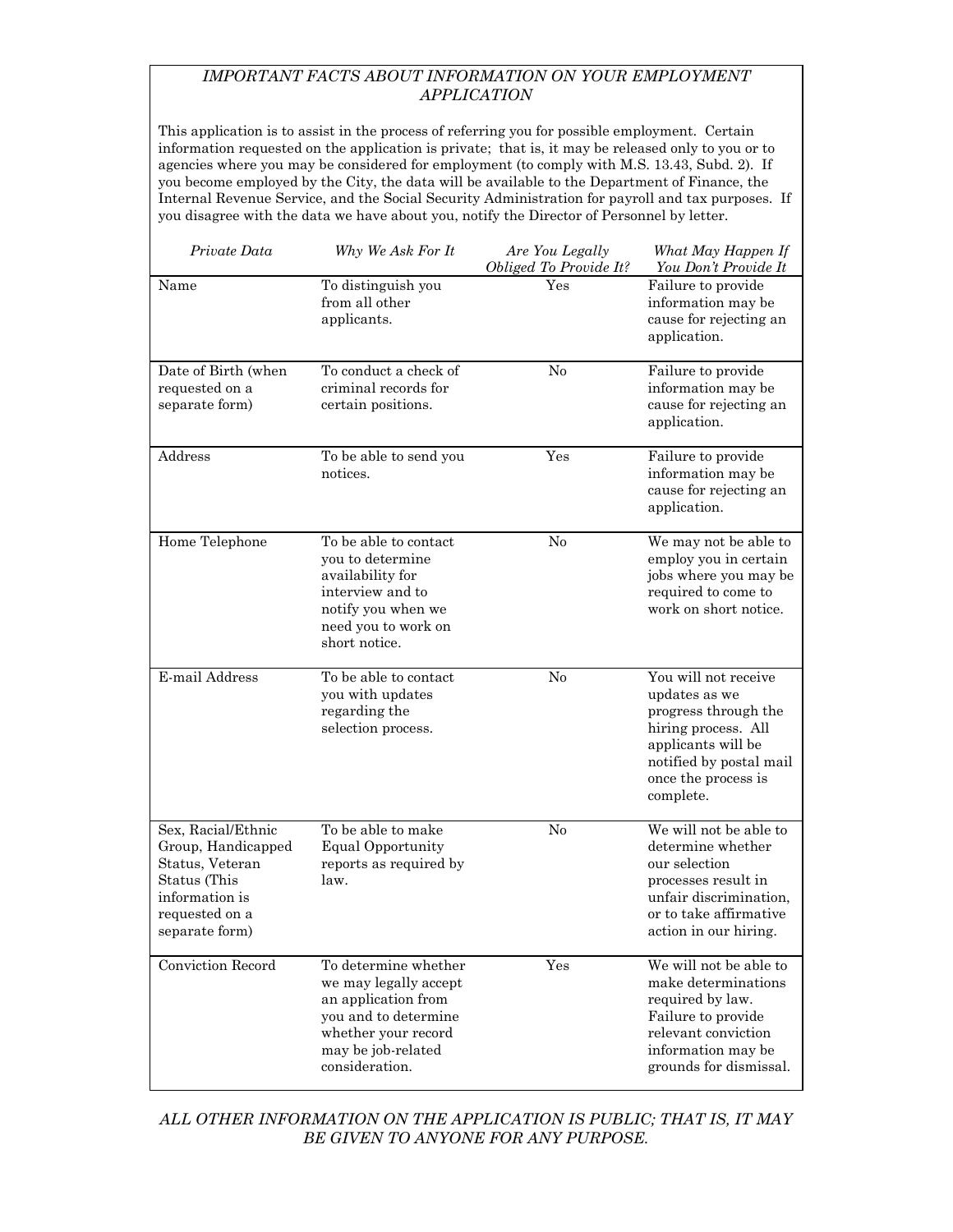

City of Elk River 13065 Orono Parkway Elk River, Minnesota 55330 763.635.1000

Tennessen Warning/Waiver of Claims

As an applicant for the position of <u>Police Reserve Officer</u>, I have voluntarily supplied data about myself that may be public and/or private in nature. Under Minnesota law the following information about you must be available to any member of the public who requests it: veteran status; relevant test scores; rank on eligibility list; job history; work availability; and education and training. Your name will not be made available to the public unless you are selected to be interviewed by the City.

I authorize the Elk River Police Department to conduct a criminal history background check to include adult and juvenile records and also a search of my driver's license record, as well as any other searches deemed necessary conditional to employment with the City of Elk River.

I understand that, as part of the selection process, I am requested to supply this information. I understand that failure to provide accurate and adequate data may disqualify me from further consideration.

I understand that, even if I am hired for this position, I may be subject to dismissal or other disciplinary action if I have made an intentional effort to provide deceptive or misleading information.

I understand that this data will be kept on file for a period of one year, even if I am not hired for this position. I understand that, if I am hired, this information will remain on file with the City of Elk River.

I further understand that this information will be used by the City to aid in the determination of my relative and/or specific suitability for employment for the position stated above.

Finally, I understand that the data that I have provided may be shared in whole, or in part, by other agencies within the criminal justice system, by other private and public entities, and by other persons for the purpose of conducting a background investigation, and by all individuals in the City who need to know this information.

I, therefore, waive my right to claim and hereby agree to hold harmless the City of Elk River and the Elk River Police Department, and any of its agents or employees for any injury or damage which I may experience as a direct or indirect result of the intended use of this information.

| (Full name of applicant) |      |               |                                                                                                                                                                                                                                                                                                                                                                                                                                                   |  |
|--------------------------|------|---------------|---------------------------------------------------------------------------------------------------------------------------------------------------------------------------------------------------------------------------------------------------------------------------------------------------------------------------------------------------------------------------------------------------------------------------------------------------|--|
|                          |      |               |                                                                                                                                                                                                                                                                                                                                                                                                                                                   |  |
| (Full name of applicant) |      |               | $\Box$ Check here if you are<br>less than 18 years old.                                                                                                                                                                                                                                                                                                                                                                                           |  |
|                          |      |               |                                                                                                                                                                                                                                                                                                                                                                                                                                                   |  |
| <b>Street Address</b>    | City | State and Zip |                                                                                                                                                                                                                                                                                                                                                                                                                                                   |  |
|                          |      |               |                                                                                                                                                                                                                                                                                                                                                                                                                                                   |  |
|                          |      |               |                                                                                                                                                                                                                                                                                                                                                                                                                                                   |  |
|                          |      |               |                                                                                                                                                                                                                                                                                                                                                                                                                                                   |  |
|                          |      |               |                                                                                                                                                                                                                                                                                                                                                                                                                                                   |  |
|                          |      |               | Date: $\frac{1}{\sqrt{1-\frac{1}{2}} \cdot \frac{1}{2} \cdot \frac{1}{2} \cdot \frac{1}{2} \cdot \frac{1}{2} \cdot \frac{1}{2} \cdot \frac{1}{2} \cdot \frac{1}{2} \cdot \frac{1}{2} \cdot \frac{1}{2} \cdot \frac{1}{2} \cdot \frac{1}{2} \cdot \frac{1}{2} \cdot \frac{1}{2} \cdot \frac{1}{2} \cdot \frac{1}{2} \cdot \frac{1}{2} \cdot \frac{1}{2} \cdot \frac{1}{2} \cdot \frac{1}{2} \cdot \frac{1}{2} \cdot \frac{1}{2} \cdot \frac{1}{2}$ |  |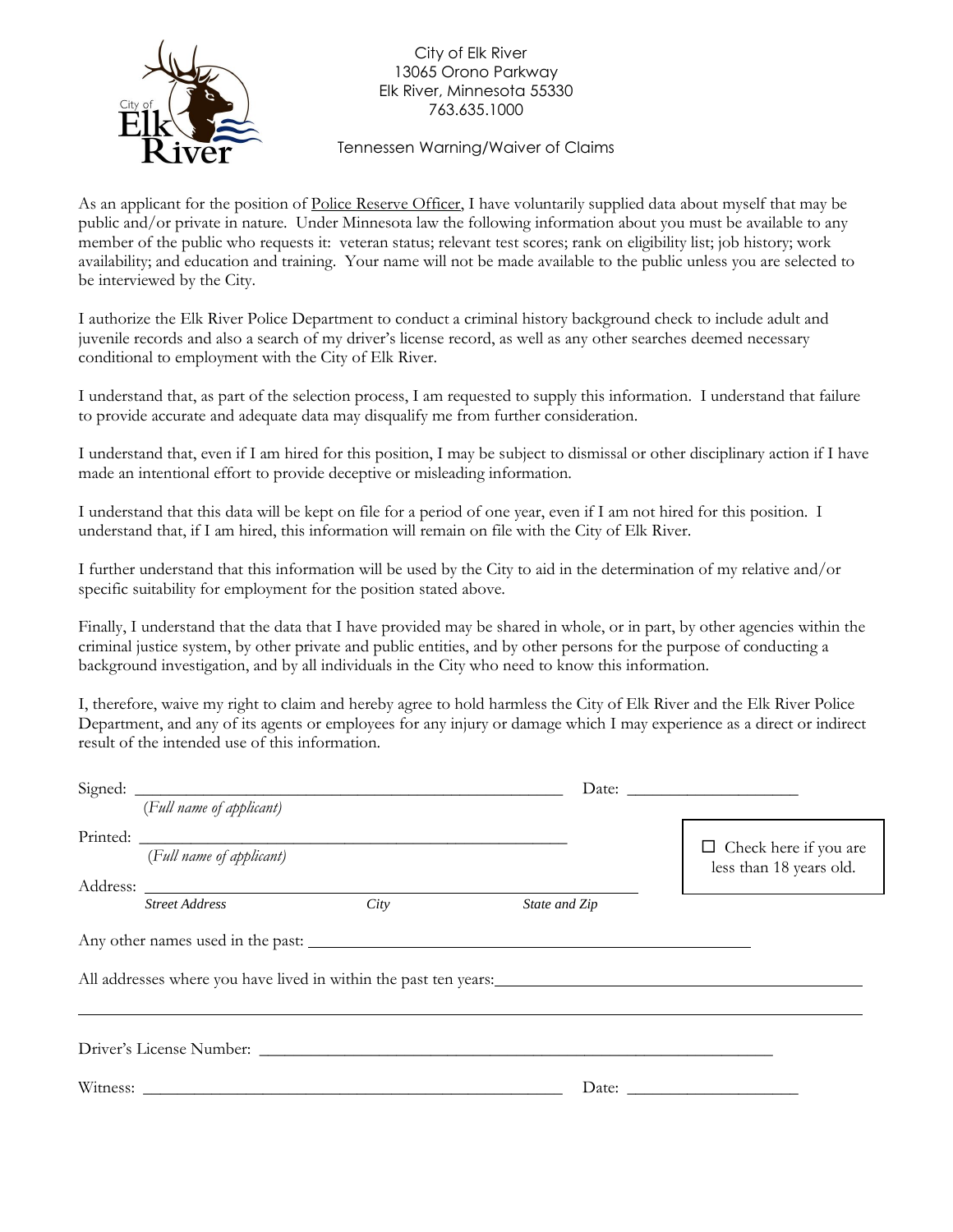

### GENERAL AUTHORIZATION AND RELEASE PURSUANT TO MINNESOTA STATUTE 13.05, SUBD. 4 MINNESOTA DATA PRACTICES ACT

To:

I, \_\_\_\_\_\_\_\_\_\_\_\_\_\_\_\_\_\_\_\_\_\_\_\_\_\_, hereby authorize and grant my informed consent to permit you, \_\_\_\_\_\_\_\_\_\_\_\_\_\_\_\_\_\_\_\_\_\_\_\_\_\_\_\_\_\_\_\_\_, to release and make available to the City of Elk River and/or its agents and/or representatives data classified as private which concerns me and which may be in your possession. The data which I authorize to be released consists of private data, as defined by Minnesota Statute 13.02, subd. 12, and has been collected by you as a result of my contacts and associations with you and/or your agents and representatives. The information for which this release is authorized includes all data which has been collected, created, received, retained or disseminated in whatever form which in any way relates to my dealings with you or your agency. I understand that the purpose of permitting the City of Elk River to have access to this information is to determine my suitability for employment with the City of Elk River. I further understand that this information may subsequently be utilized for other purposes relating to my possible employment with the City of Elk River including verification of my records and analysis by consultants to the City of Elk River who may review my suitability for employment.

I hereby authorize and grant my informed consent to permit you to make photocopies for the City of Elk River of data which concerns me and is in your possession.

This authorization and release includes all data received as a result of criminal history checks.

This authorization shall be valid for a period of one year, but I reserve the right to, at any time prior to that expiration, cancel the written authorization by providing written notice to the City of Elk River or to you of that fact.

\_\_\_\_\_\_\_\_\_\_\_\_\_\_\_\_\_\_\_\_\_\_\_\_\_\_\_\_\_\_\_\_\_\_\_\_\_\_\_ \_\_\_\_\_\_\_\_\_\_\_\_\_\_\_\_\_\_

**SIGNATURE DATE**

Print Full Name: \_\_\_\_\_\_\_\_\_\_\_\_\_\_\_\_\_\_\_\_\_\_\_\_\_\_\_\_\_\_\_\_\_\_\_\_\_\_\_\_\_\_\_\_\_\_

Address: